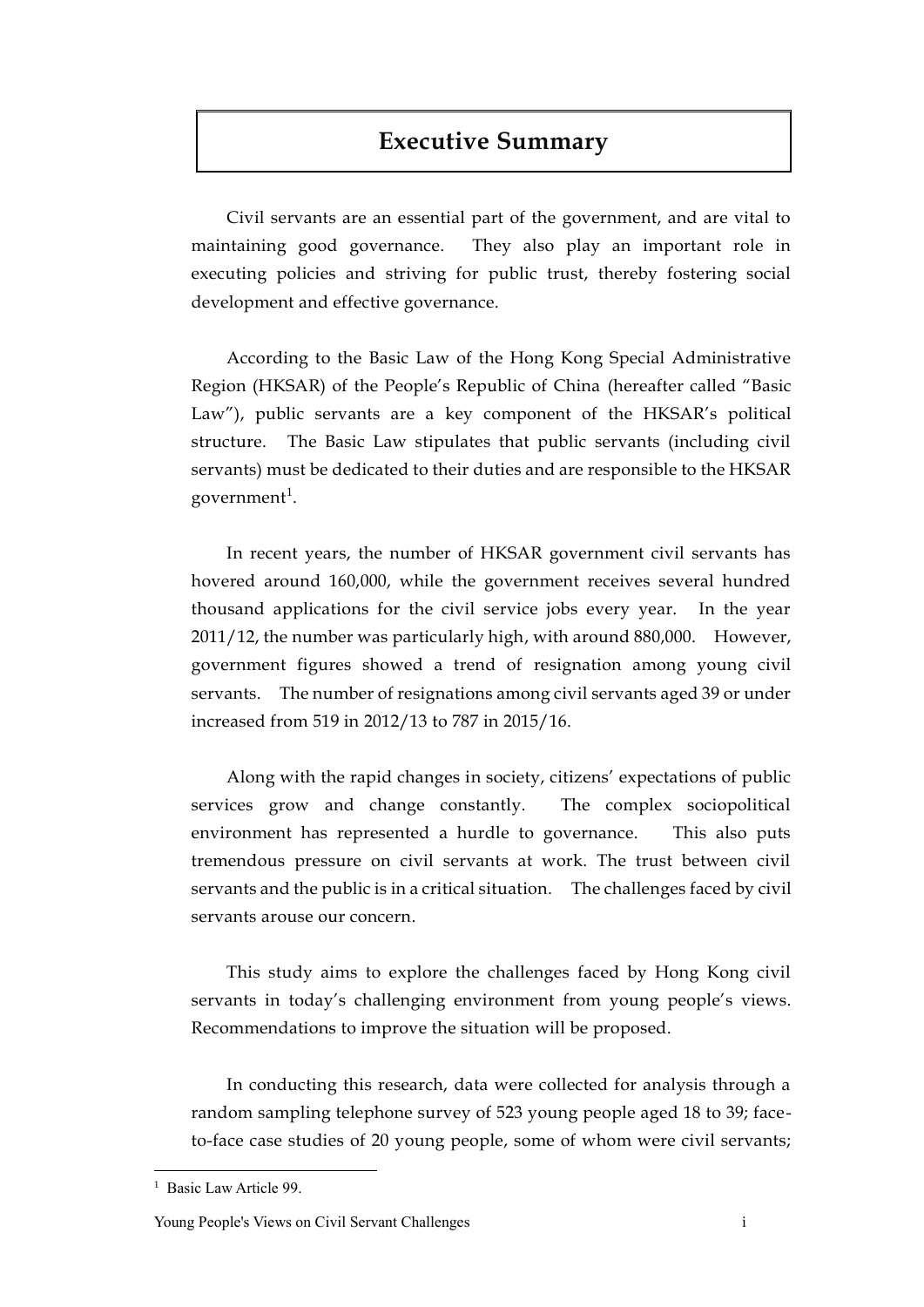and interviews with four scholars and/or experts.

#### **Major Findings**

**1. About 57% of the respondents regarded the civil service as an ideal job. Most believed the greatest contribution of civil servants was serving the public. 44% would join the civil service if they had the chance.**

The results of the telephone survey showed that 56.5% of the 523 respondents agreed with the notion that the civil service was an ideal job; 45.9% regarded serving the public as the greatest contribution of civil servants. The respondents gave an average of 5.94 points on a scale of 0–10 (5 points being a passing score) when asked to rate the overall performance of civil servants, and 44% said that they wanted to be a civil servant.

The results of the case studies of young civil servants showed that they were positive about their role, including executing and implementing government policies. However, some stated that they sometimes felt discouraged by the atmosphere where complaint, not appreciation, was prevalent in society.

## **2. Around 57% of the respondents trusted civil servants more than politically appointed officials; 45% believed that civil servants would tell the truth.**

The survey results showed that 57.3% of the respondents were of the view that civil servants are more trustworthy than politically appointed officials. About 45% (44.9%) believed that civil servants tell the truth when performing their duties. Some 40% (39.4%), however, thought otherwise, and 15.8% had no opinion.

With the development of information technology and the public's increasing awareness of the right to know, some young civil servant interviewees of the case studies showed hesitation about providing information, as they worried that information would make it easier for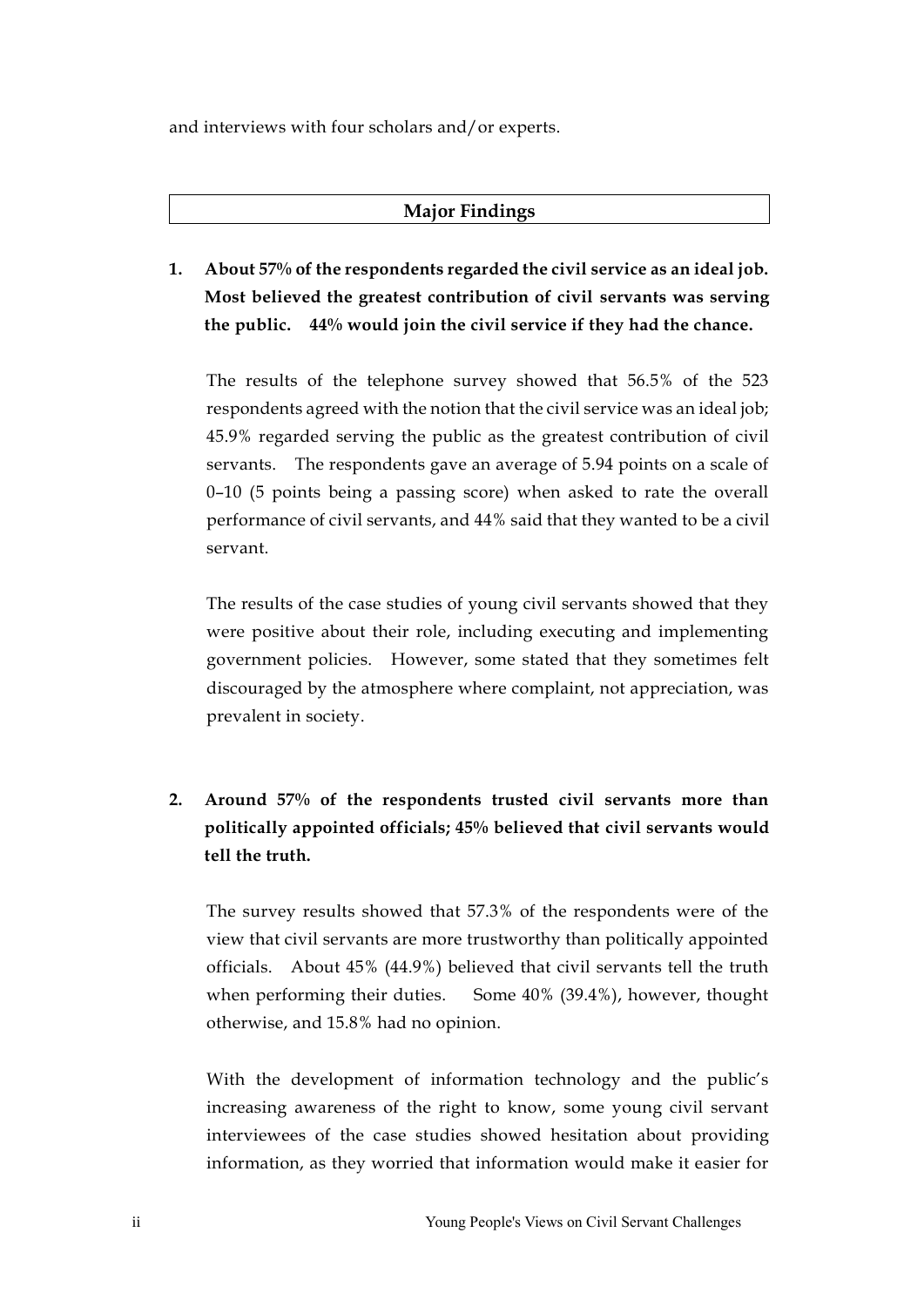the public to criticise the civil service.

**3. More than 30% of the respondents referred to inflexibility when asked about the strongest impression that the civil service had left on them. About 27% said there was a lack of accountability in the civil service.** 

The survey showed that 32.1% of the respondents were most impressed by civil servants' inflexibility or routinism. This was followed by the impression that the less one does, the less chance there is of doing something wrong (22.6%). In terms of drawbacks, 26.8% said that there was a lack of accountability in the civil service. This was followed by a lack of adaptability to change (16.2%), serving spirit (14.7%), and innovation (13.5%).

The young civil servant interviewees attached great importance to guidelines and procedures, which is, however, usually overlooked by the general public. Meanwhile, some respondents revealed that it seemed to be the norm in the civil service that one's position could be secured as long as one had not violated the code of practice or committed serious mistakes. This is the so-called "iron bowl" of civil service, which to a certain extent implies a lack of accountability for mistakes.

## **4. The respondents gave an average of around 6 points when asked to rate the performance of civil servants in upholding core values, which was above the passing mark.**

In the survey, the respondents generally gave a passing mark when asked to rate the performance of civil servants in upholding the core values stipulated in the Civil Service Code. "Commitment to the rule of law" obtained the highest mark at 6.11 points, followed by "dedication, professionalism, and diligence" and "honesty and integrity", with 6.01 and 6.00 points, respectively. "Accountability for decisions and actions" and "objectivity and impartiality" secured 5.85 and 5.65 points respectively.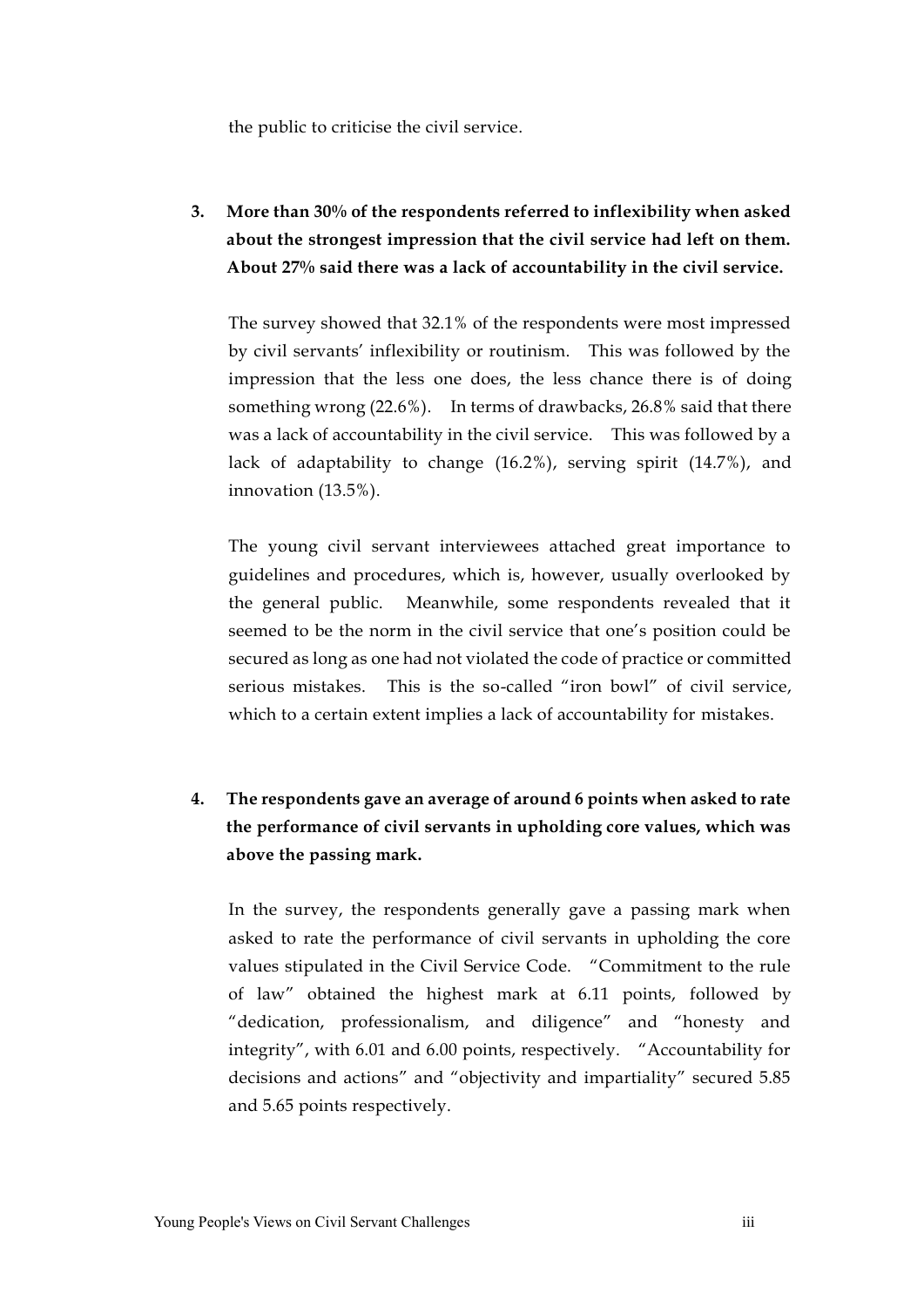### **5. The respondents believed that civil servants faced tremendous challenges in terms of political pressure, mutual trust with politically appointed officials, and the difficulty of attracting talent.**

The survey showed that in the respondents' view, civil servants encountered political pressure, with an average severity level of 6.79 points (on a scale of 0–10, with 10 points denoting "very serious" and 5 points being "normal"). The severity level of civil servants' failure to establish mutual trust with politically appointed officials, and to attract talent, stood at 6.31 points and 5.83 points, respectively.

Some civil servant interviewees of the case studies said that they felt a fragmented relationship with politically appointed officials. Some said that they were responsible for implementing government decisions only, not policy formulation, and therefore their sense of belonging to the HKSAR government was quite low. Their intention to help defend government decisions was also low.

Some civil servant respondents of the case studies said that they were wary of making suggestions or reflecting problems at work. On the one hand, they were worried that they would be regarded as someone who messed around or did not comply with the rules. On the other hand, they were worried that they would be viewed as incompetent. As a result, problems and difficulties were not effectively addressed. In the eyes of the respondents, internal communication was inadequate and may hinder attracting and retaining talent.

#### **Main Discussions**

**1. The respondents acknowledged the role and contribution of civil servants. However, amidst a general atmosphere of complaint, some civil servants prefer to follow traditions in order to avoid provoking complaints about mistakes during innovation. This will adversely affect the quality of public services in the long run.** 

To maintain highly efficient governance, and to promote high-quality public services, a dedicated team of civil servants is indispensable. The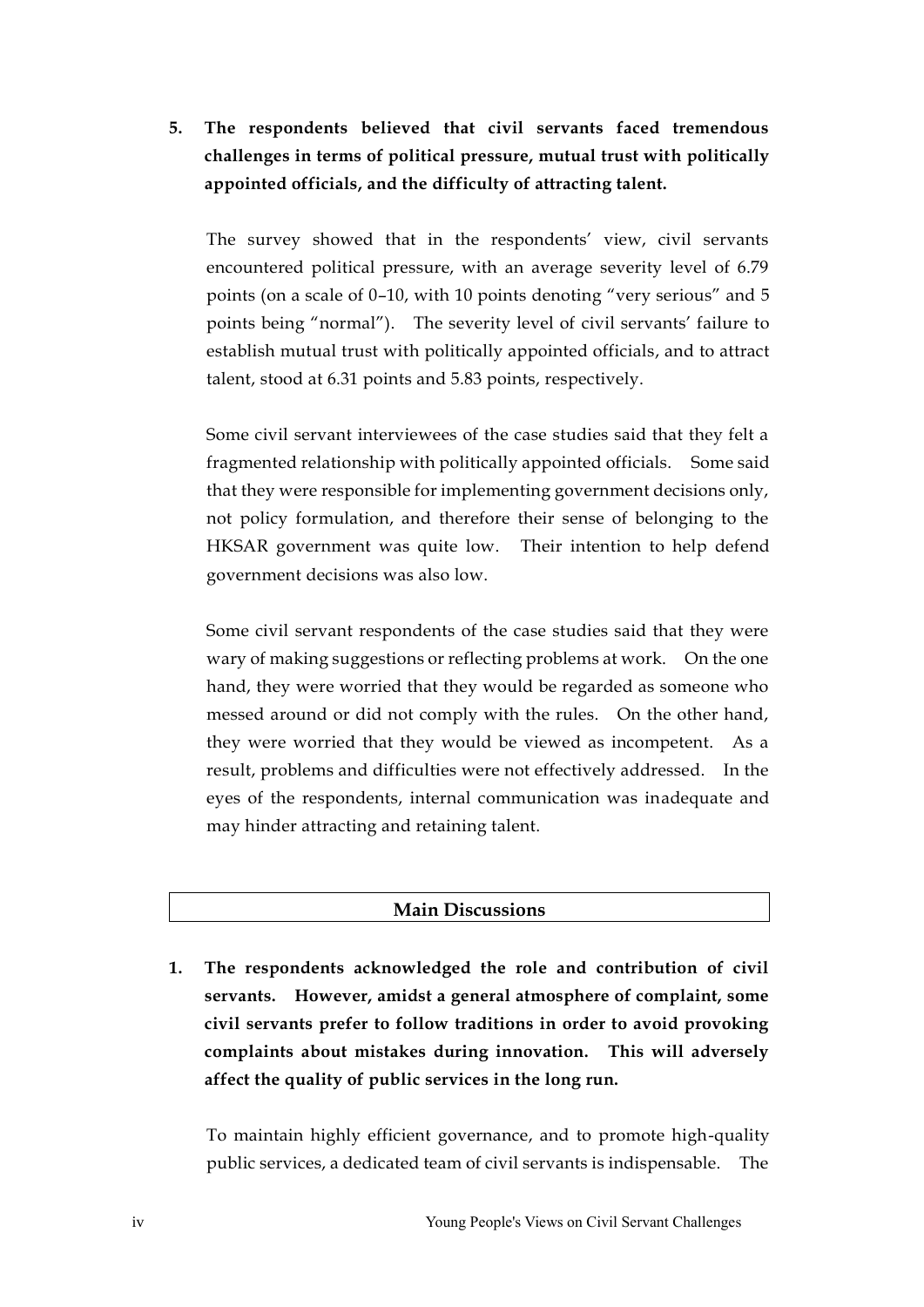study shows that the respondents appreciated the role and contribution of civil servants.

However, some young respondents did not find it easy to be a good civil servant given the societal atmosphere where complaint, not appreciation, is prevalent. This discourages some civil servants from making something new or taking the risk to pursue innovation in an attempt to avoid provoking public criticism of any mistakes. As a result, some civil servants prefer to follow the beaten track, or even abandon the pursuit of high-quality services. This hinders the improvement of public service in the long run.

- **2. Amidst the ever-changing social environment, the following areas of the civil service are worthy of attention.**
	- **2.1 The public has high expectations of the responsiveness and accountability of public services, while civil servants attach importance to guidelines and procedures. There is a gap between the two.**

The civil service, as a large public service team, operates according to procedures in order to maintain and ensure stability. However, the civil service today serves a society which is more demanding and has higher expectations of public services. If civil servants only follow guidelines or procedures at work, or only focus on implementing policies, they may not be able to meet the expectations of the public.

It is worthwhile to explore how civil servants should respond to the public appropriately when facing increasing public expectations, and how they should prepare themselves to be more responsive, including to public expectations of accountability.

**2.2 Society is getting more politicized, which makes it harder for civil servants to adhere to core values at work. They need to improve their coping ability.**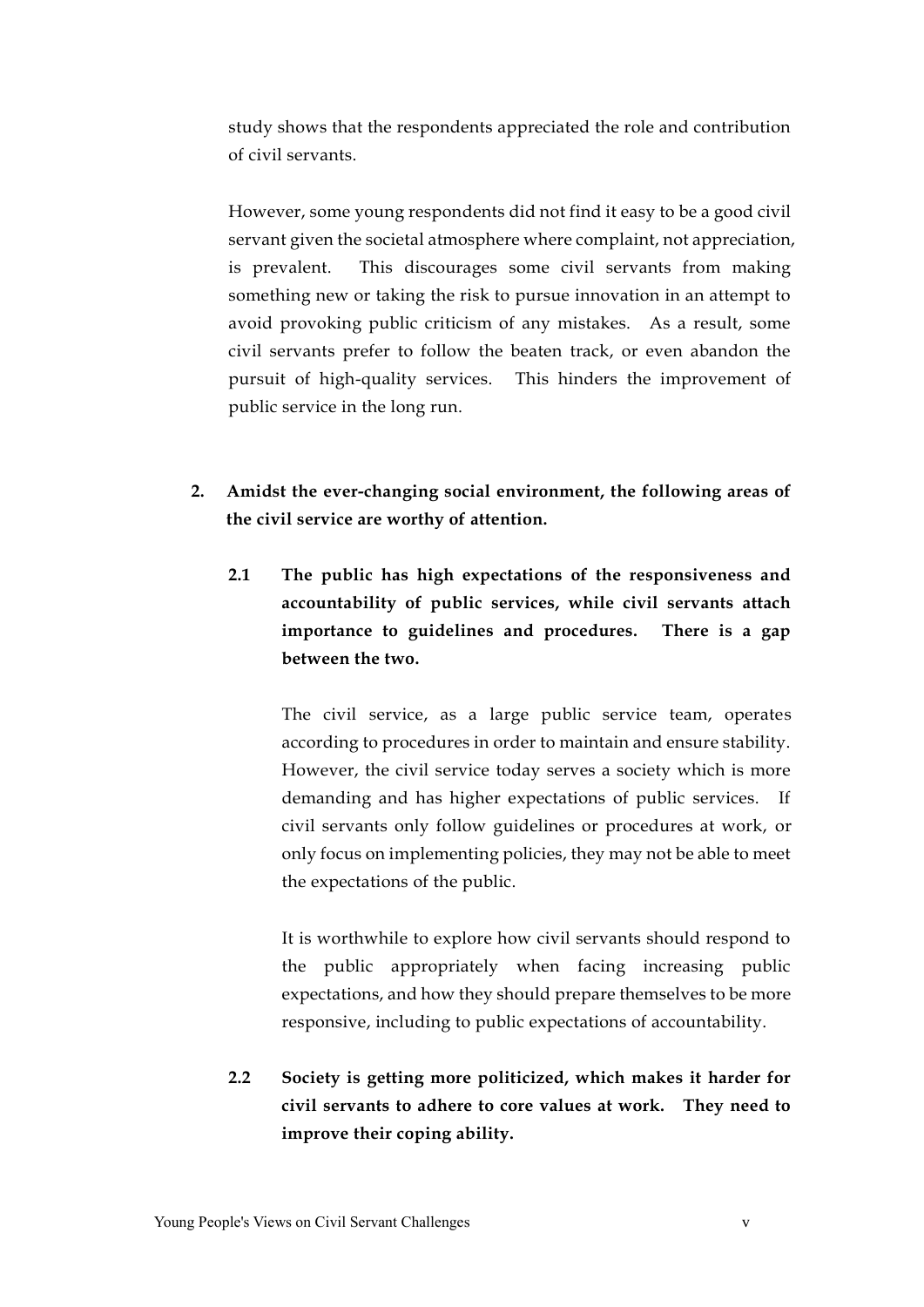The core values to which civil servants adhere are an important consideration for the performance of their duties and decisionmaking, which are also of great importance in building public trust. In respondents' view, civil servants in general uphold core values.

However, as Hong Kong society has become increasingly complex, it is more difficult for civil servants to uphold these core values at work. It is very important that civil servants be trained better to help them adhere to core values and gain better social recognition.

**2.3 The mutual trust between civil servants and the public is insufficient. The public demands transparency regarding public services. The so-called "squeezing toothpaste" approach to provide information used by the government seems no longer able to meet the needs of the community**

With the increasing public awareness of the right to know, society has higher expectations of transparency on public services today. The so-called "squeezing toothpaste" approach to provide information used by the government not only fails to meet the expectations of society, but also brings negative effects on the civil service

Sufficient transparency and effective communication are important for building mutual trust. If government departments were more active and transparent in providing information, it could help reduce unnecessary speculation among the public, and thereby help enhance public confidence in the government's data and information processing, and present a responsible image of civil servants.

- **3. Civil servants encountered three major challenges in recent years, and viable solutions are needed.** 
	- **3.1 Political Pressure**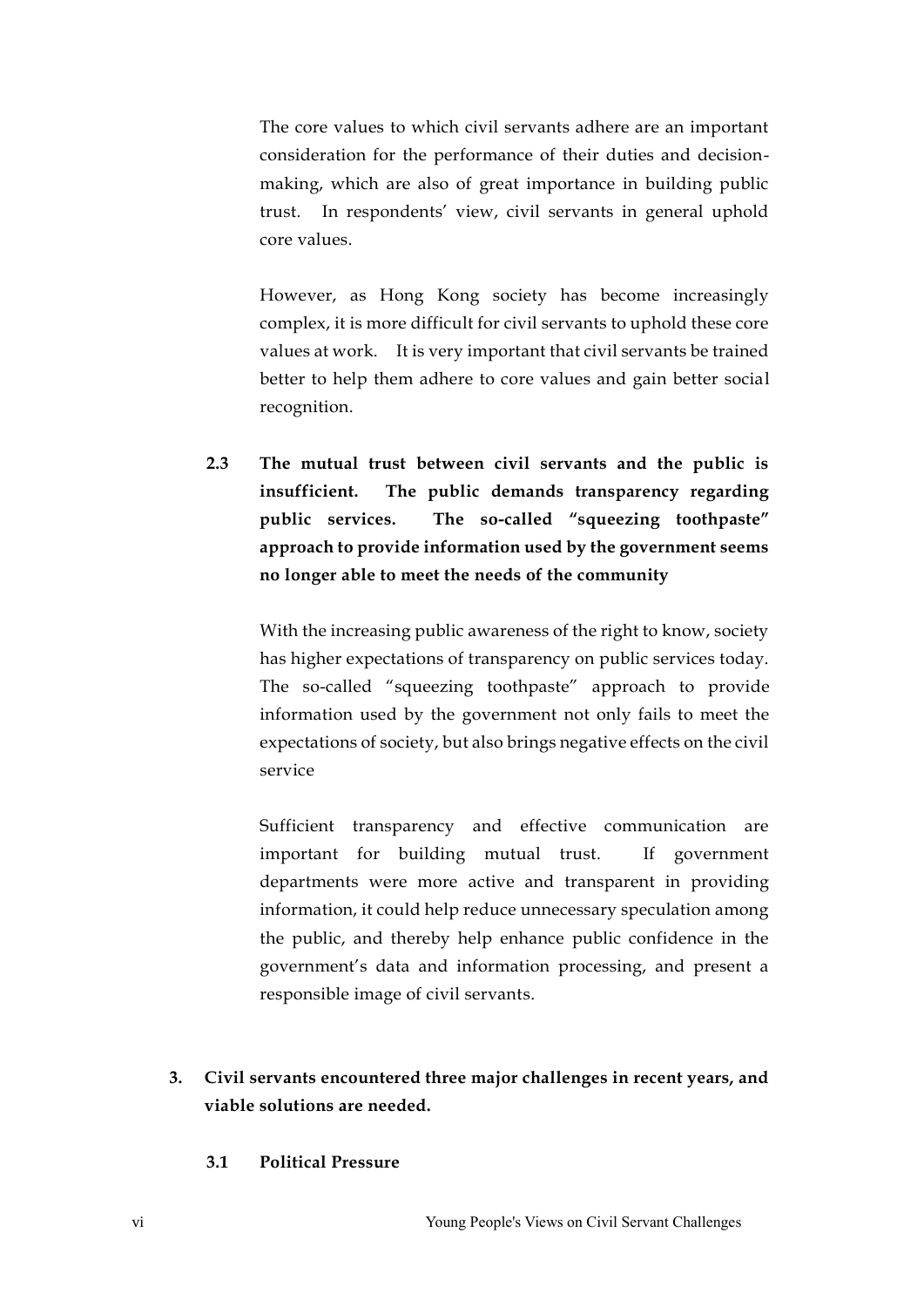The HKSAR government implements a political appointment system. Politically appointed officials are responsible for formulating, promoting, explaining, and lobbying policies, while civil servants are responsible for implementing and executing government policies. The two complement each other. In line with the principle of political neutrality, civil servants should be spared from unnecessary political pressure.

However, in reality, for various reasons, civil servants are still loaded with the burden of explaining and defending policies to councils, the public, and stakeholders. Hong Kong society has become increasingly politicized. The extra political pressure put on civil servants is tremendous. It would be worthwhile exploring how politically appointed officials could further demonstrate their political commitment, and how the political pressure on civil servants could be relieved.

#### **3.2 Mutual trust with politically appointed officials**

Young civil servant respondents of the case studies showed a relatively weak relationship with the HKSAR government, and they have little motivation to defend the government's decisions. Moreover, some politically appointed officials are not from the civil service and may be unfamiliar with the operation of the government. They may have difficulty working with civil servants as a result. It is very important that there is satisfactory coordination between policy formulation from the top and policy implementation from the bottom to ensure the quality and efficiency of policy administration.

The political appointment system of the HKSAR government has been running for nearly 15 years. There are still problems, such as mutual trust and cooperation, between civil servants and politically accountable officials. This is a phenomenon worth noting.

#### **3.3 Talent Attraction**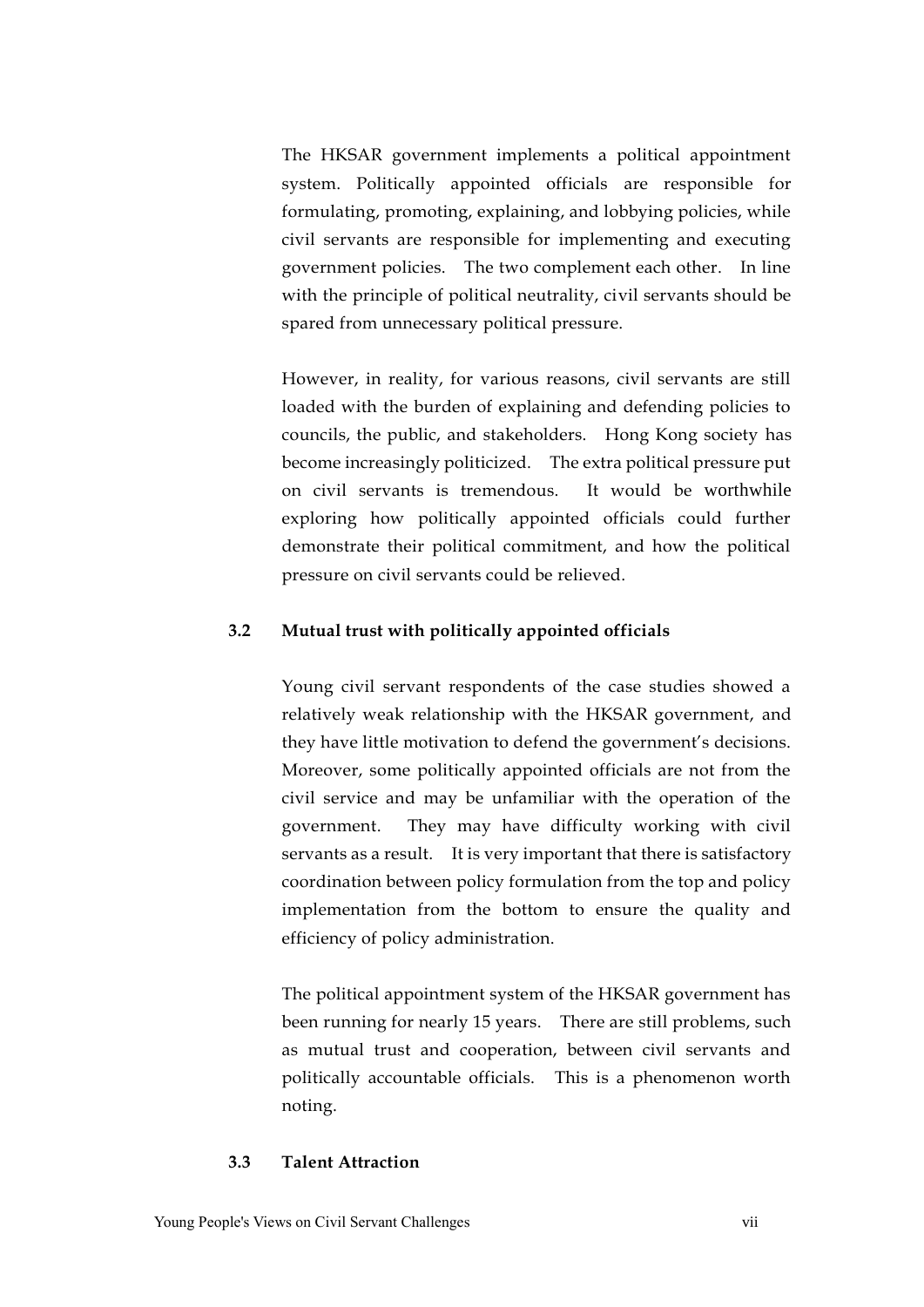Talented individuals are an important asset of every government. In recent years, the HKSAR government has received hundreds of thousands of applications for civil service jobs annually, indicating that it has a very considerable talent pool. However, an increasing number of young civil servants have been leaving in recent years. The face-to-face interviews revealed that young civil servants' potential is not fully utilized, their enthusiasm for work, eagerness to perform, and creativity are being wasted. It is worth pondering what other factors could help retain and realize the potential of talent apart from welfare, such as building enthusiasm for serving society, adopting the principle of meritocracy, and improving job satisfaction.

#### **Recommendations**

This study proposes the following recommendations.

### **1. Organizing a Civil Service Week/ Day to enhance mutual trust and understanding between the government, civil servants, and the public.**

Some of the civil servant respondents of the case studies pointed out that the public might not familiar with the work of the civil service, and that this creates an impediment when civil servants carry out their duties. Drawing inspiration from overseas practice, the study recommends that a Civil Service Week/Day be organized to provide a direct interactive platform for the government, civil servants, and the public to facilitate mutual understanding, and thereby building mutual trust.

### **2. Conducting regular opinion collection exercises to strengthen communication.**

Some of the civil servant respondents of the case studies said that their sense of belonging to the HKSAR government is relatively weak, and they are wary of taking the initiative to express views or reflect problems.